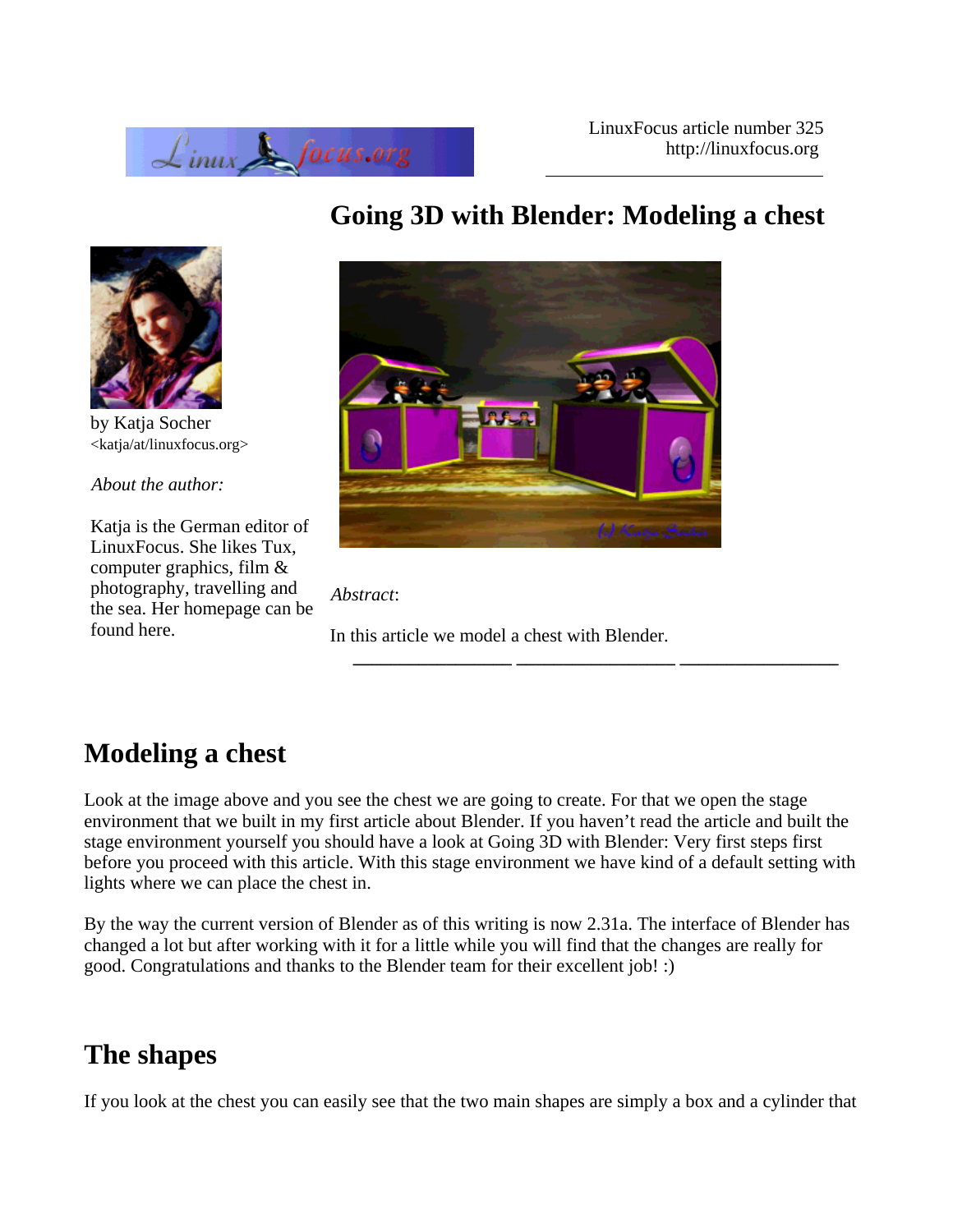is cut in half. The difficulty lies in giving it the impression of thickness. The method I will describe heavily uses extrusion. If you have any other suggestions on how to model the chest let me know!

### **The chest box**

For the box add a grid with xres=12 and yres=8 (Space-->Add-->Mesh-->Grid with xres=12 and yres=8) in top view (in layer 2). In the second inside rectangle select the single lines and move them out close to the outer rectangle: Start with the second line from the left and select it. Next press g and then move it with the arrow key to the left. Do the same with the other three second lines of the rectangle.



Now select everything (press a twice) and in front view extrude a bit (press e, enter, arrow key, enter) so that you get a board.

In top view select the two outer rectangles (deselect the points inside by pressing b and the right mouse button)and in front view extrude them and move them up (press e, enter, arrow key, enter).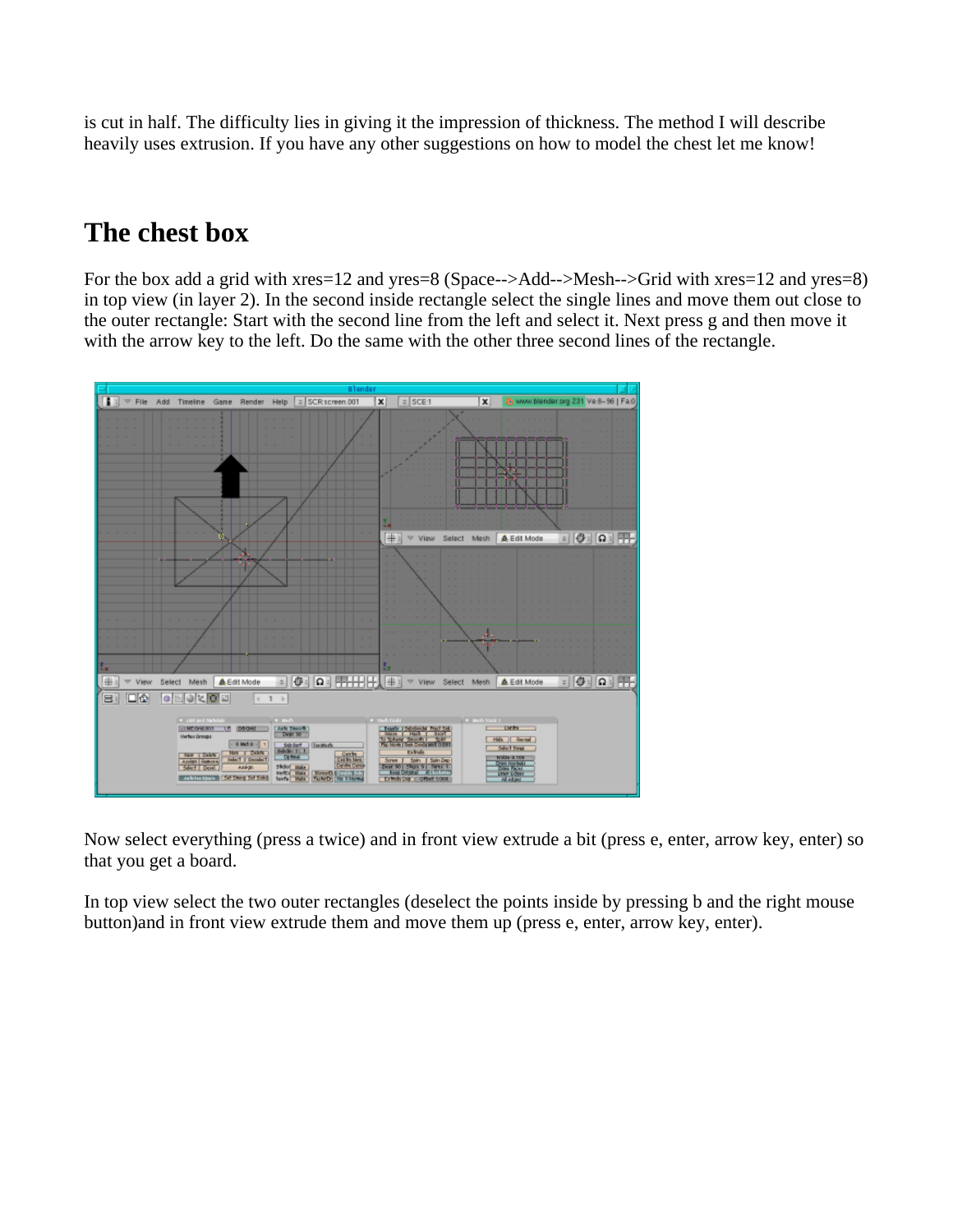

A simple model of the box is ready.

Select the top line in front view (if it isn't selected anylonger) and extrude a bit (a bit more than the distance between the two lines on the bottom), then press e again and extrude again a bit (as much as the distance at the bottom).

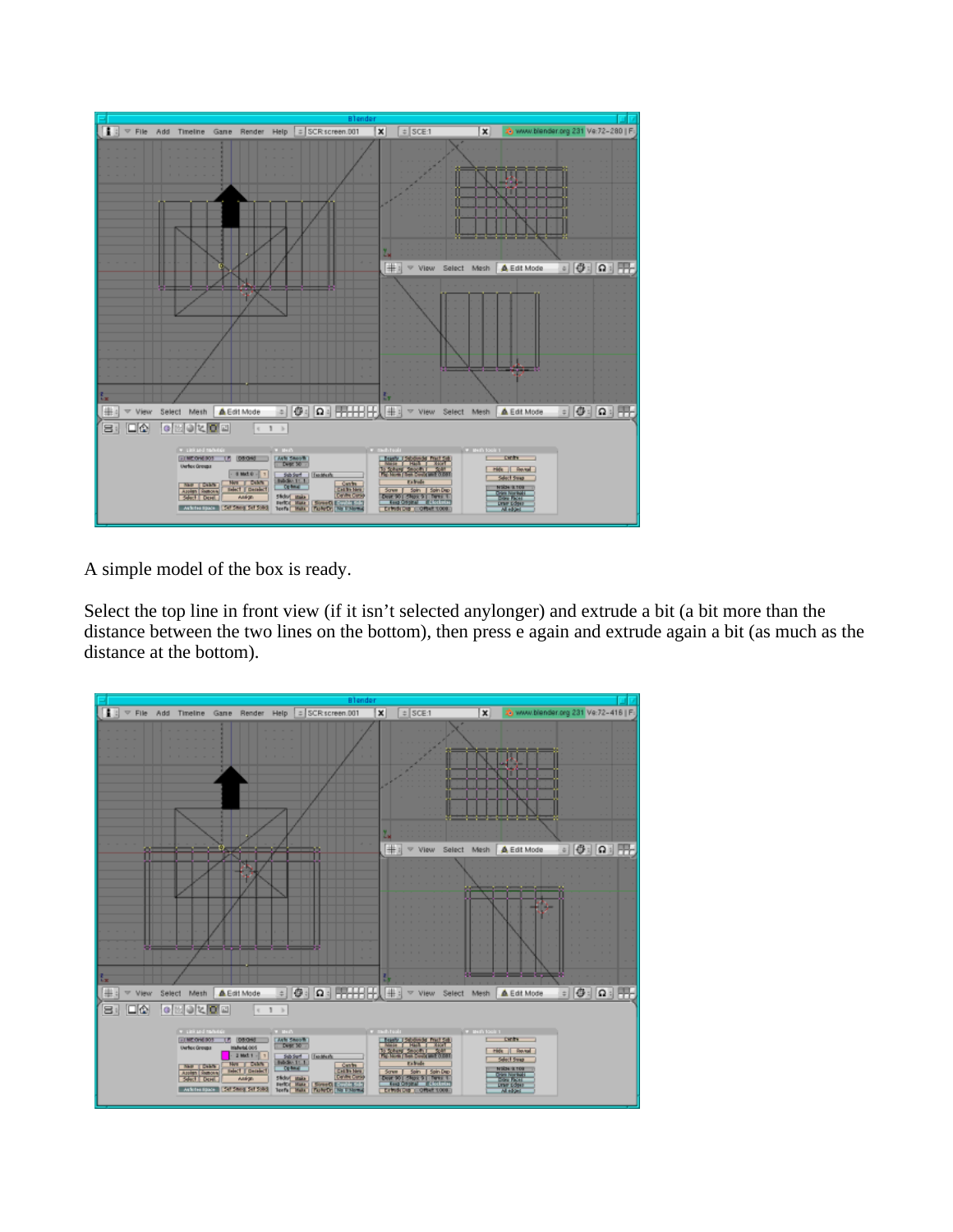Assign the whole box a pink colour (go to the material buttons, press "add new" and move the colour sliders to  $R=1$ ,  $G=0$ ,  $B=1$ ), then select the inside of the box (that's everything except the four lines on the corners in top view and the bottom line in front view) and assign a light pink colour (in the edit buttons press "New", "Select", then go to the material buttons, press "add new" and move the colour sliders to  $R=1$ ,  $G=0.6$ ,  $B=1$ , go back to the edit buttons and press "Assign").

Now select all points (press a twice), then deselect (press b and the right mouse button) the inner points in top, side and front view each (see figure below).



Assign a yellow colour (in the edit buttons press "New", "Select", then go to the material buttons, press "add new" and move the colour sliders to  $R=1$ ,  $G=0.1$ ,  $B=0$ , go back to the edit buttons and press "Assign").

In top view extrude and scale up (press e, enter, s, arrow key, enter).

Assign the yellow colour again (simply press "Assign" again).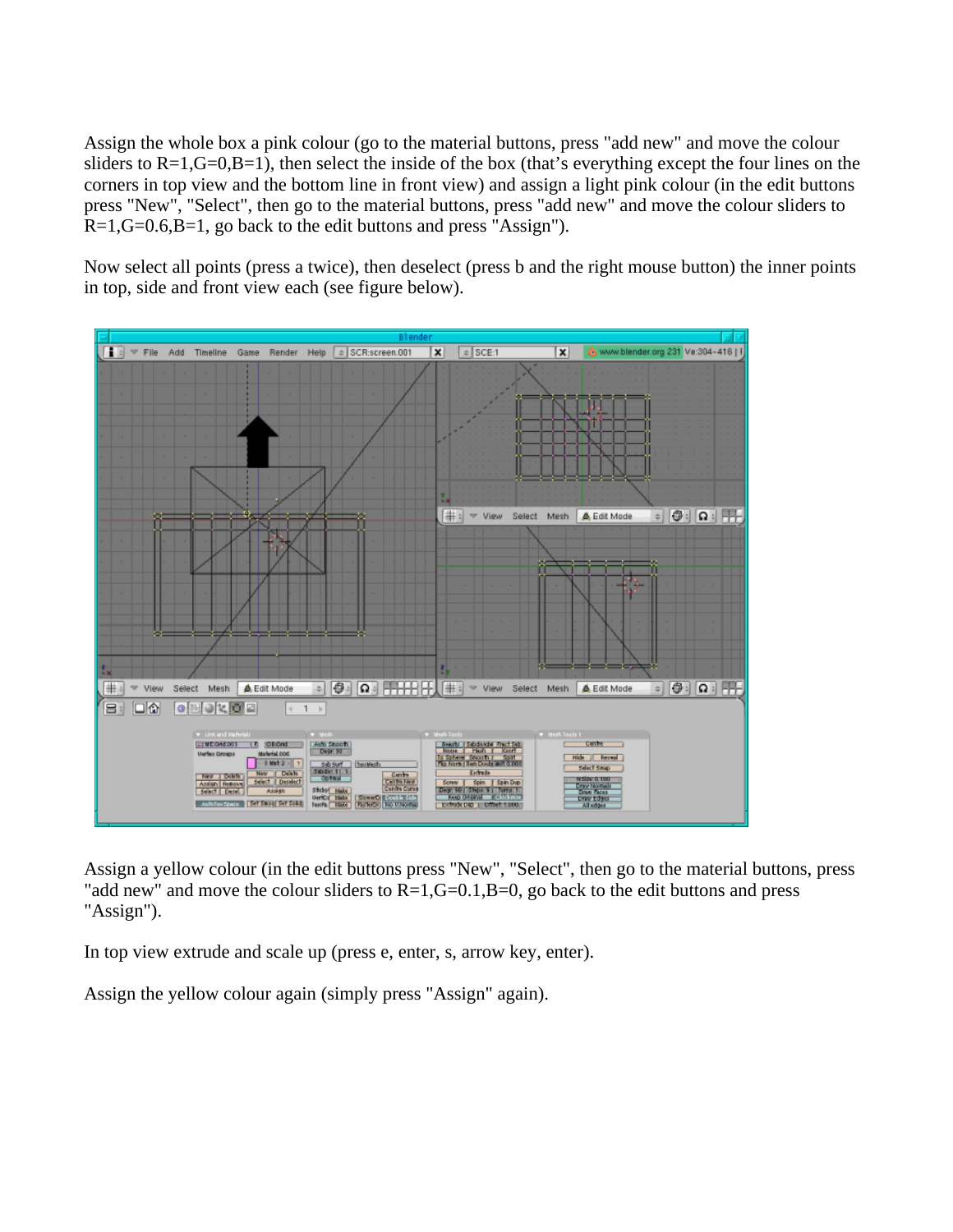

The box is ready.

## **The handles**

On the two smaller sides we will add some handles: In front view hit Space, Add-->Mesh-->UV Sphere with the Segments and Rings at 32 (which usually is the default value), scale it down (press s) and flatten the sphere a bit (press s and by holding the middle mouse button down restrain the scaling down to the thickness). Move it so that it is on the corner of the side in front view and in the middle of the box in side view. Go to the edit buttons and press smooth, give it a light pink colour  $(R=1, G=0.6, B=1)$ . Copy it (shift  $+ d$ ) and move (press g) it to the other side.

For the ring add a mesh circle (hit Space, Add-->Mesh-->Circle (Vertices=32)) in side view, then scale it down, then in side view (in edit mode) press e and then s and scale it up for the right thickness. Select all points (press a twice) and now extrude (press e) and scale (press e) in front view. Give it a colour. In the edit buttons menu press "Set Smooth". Then copy it  $(\text{shift} + d)$  and move (press g) it to the other side.

In side view copy (shift +d) the squeezed sphere, scale it down (press s). Then in front view move it out of the big sphere to make it visible. Copy it (shift +d) and move (press g) it to the other side.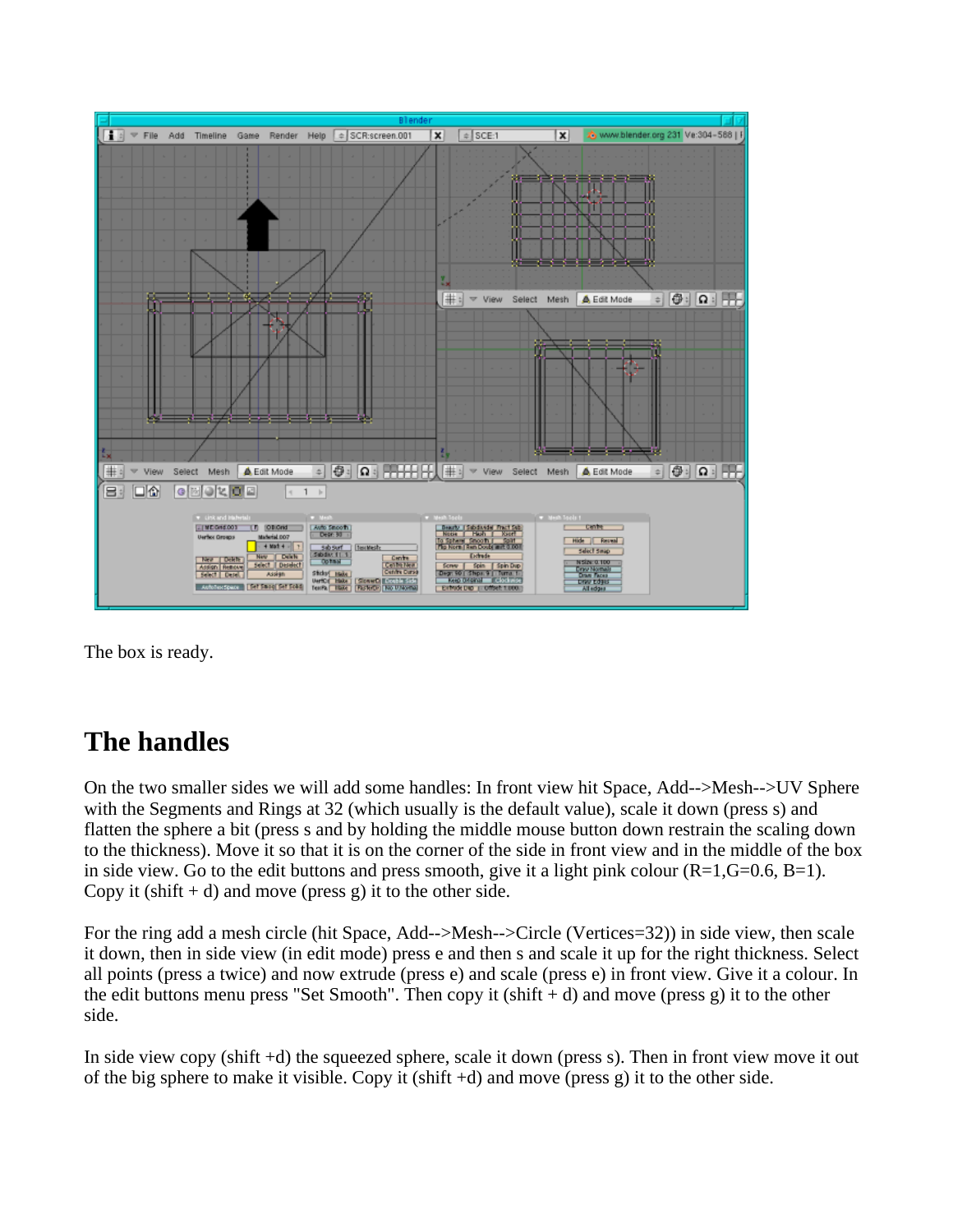# **The lid**

For the lid add a cylinder (hit Space, -->Add-->Mesh-->Cylinder, let the vertices have a value of 32) in top view (in the third layer). Press a to deselect all points, then press b and mark the bottom half.



Next press x and delete the vertices.

Press a to select all points, then still in top view press e (to extrude), enter and s to scale everything a bit down.

Now press g and move the inner half-cylinder a bit down so that its bottom line is exactly on the bottom line of the outer half-cylinder.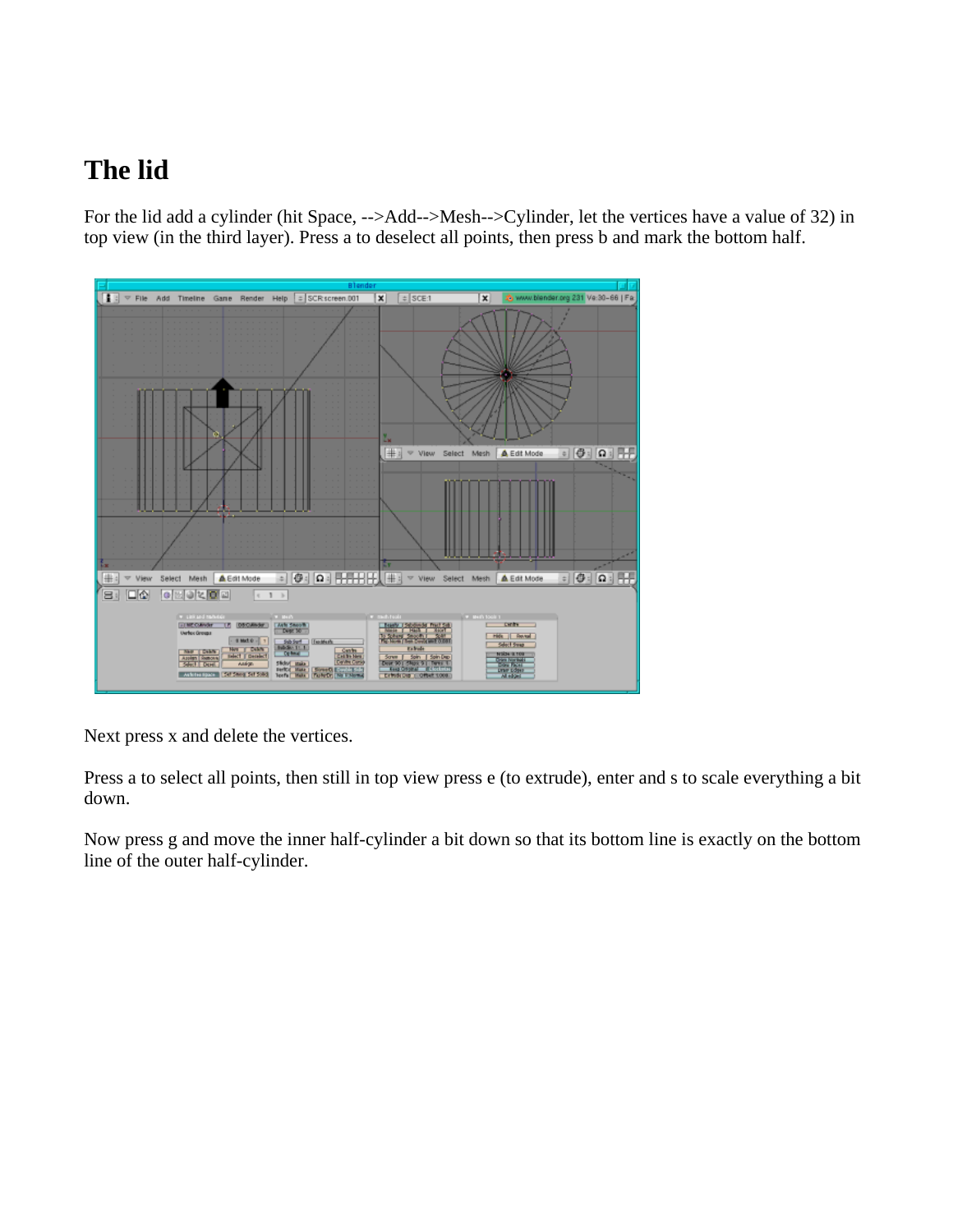

Leave the inner half-cylinder still selected. Give the "two" half-cylinders a pink colour (go to the material/shading buttons, press "add new" and move the colour sliders to  $R=1$ ,  $G=0$ ,  $B=1$ ). Now go to the edit buttons and assign a new colour to the inside of the lid as it should be of a lighter pink colour: Press "New", "Select", then go to the material buttons and assign the new light pink colour with "Add new", then colour sliders to  $R=1$ ,  $G=0.6$ ,  $B=1$ , then back to the edit buttons and press "Assign". Now make a render (F12) to see if everything is correct.

A simple model of our lid is ready now.

The upper edge of the lid should be yellow. So in top view select the bottom line (press a to deselect all points, then b and mark the line) and assign a yellow colour: like before go to the editing buttons, press "New", "select", go to the material buttons, press "Add new" and move the colour sliders to R=1, G=1, B=0, then go back to the editing buttons and press "assign".

Now for the thickness of the rectangle of the lid:

Select the bottom line in top view (press b and mark the line) if it isn't still selected.

In top view press e, enter, arrow key to move the points a bit down, enter. Still in top view select the two outer points on the two sides plus all inner points in the middle of the rectangle, then in front view deselect the two inner points in the middle (see figure below).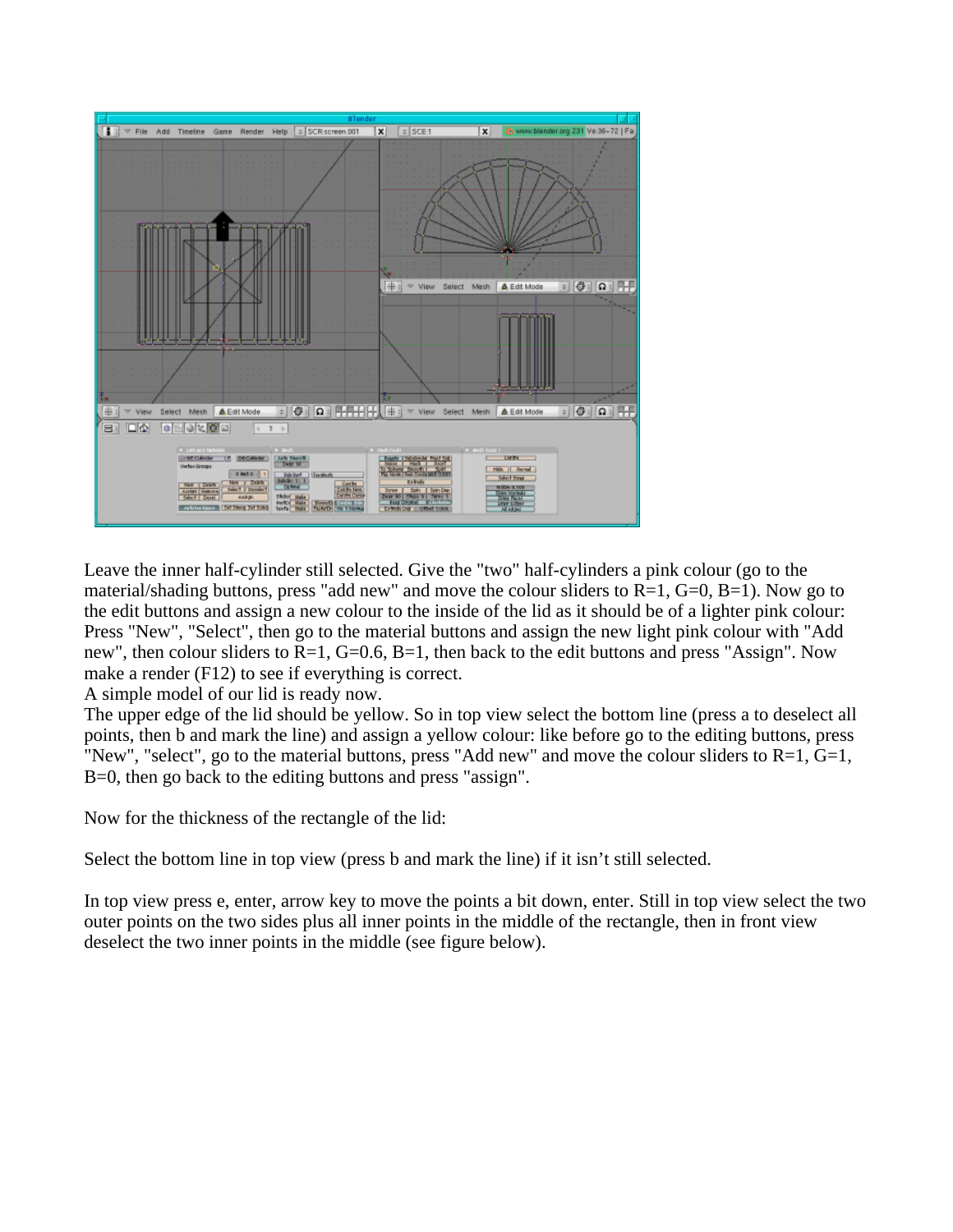

In top view press e ,enter, s, arrow key, enter (to scale up to the sides) and the thickness of the rectangle is ready.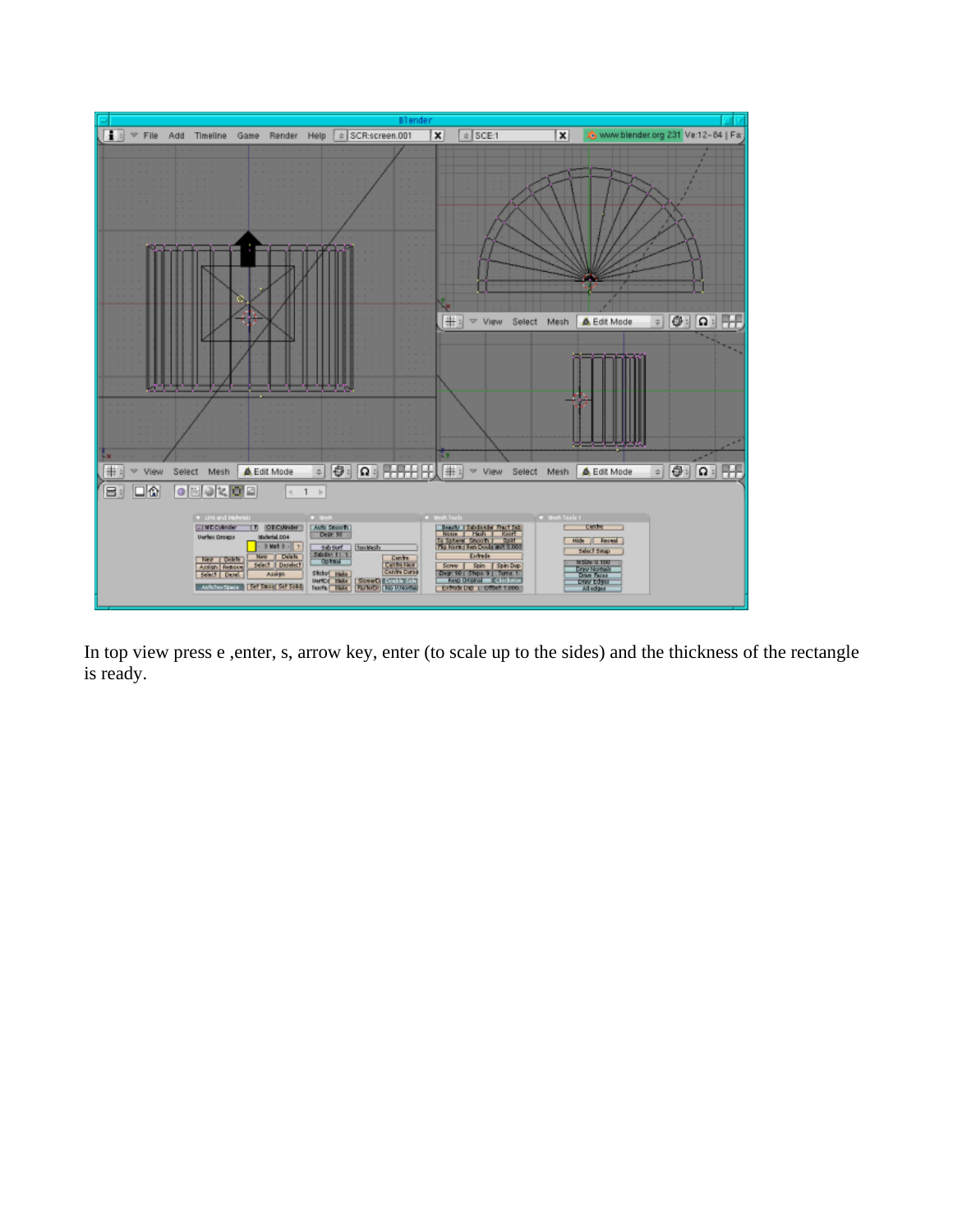

Now for the thickness of the arcs:

In side view select the outer arc on bottom and top, then press "subdivide" (you find the button in the edit buttons under "Mesh tools", next to "Beauty" and "Fractal Subdivide").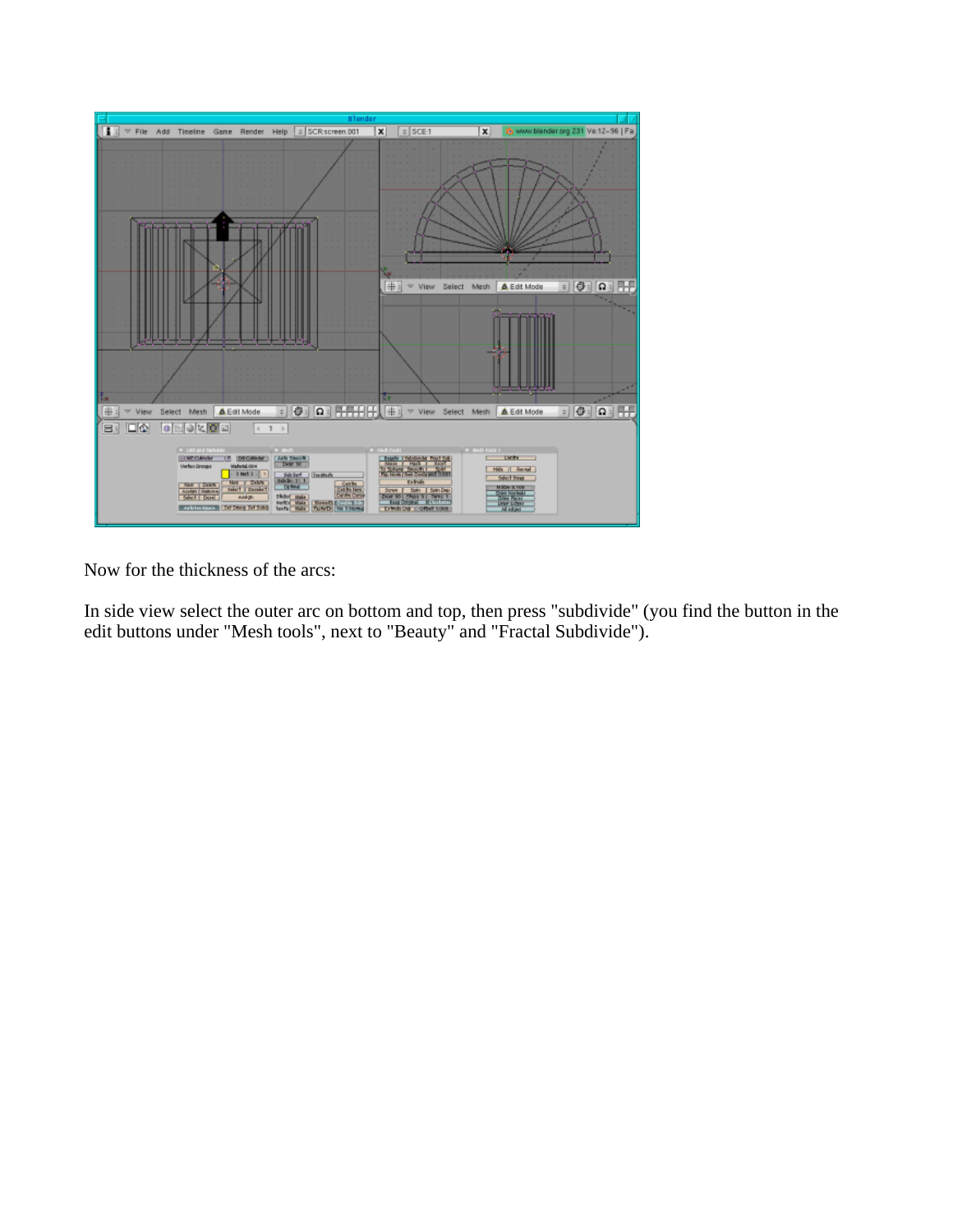

As we need the thickness on both sides we need to subdivide again: in side view deselect (press b and mark with the mouse, then right mouse click) the top line of the arc and press subdivide again.

In side view deselect the top and bottom lines that are selected, press g and arrow key to move the arc line downwards, then press enter to finish the operation.

Now select the arc points that we obtained through our first subdivision, press g and arrow key to move this arc line upwards, then enter.

In side view on top select the first and third line (see figure below, don't select the point that belongs to the rectangle).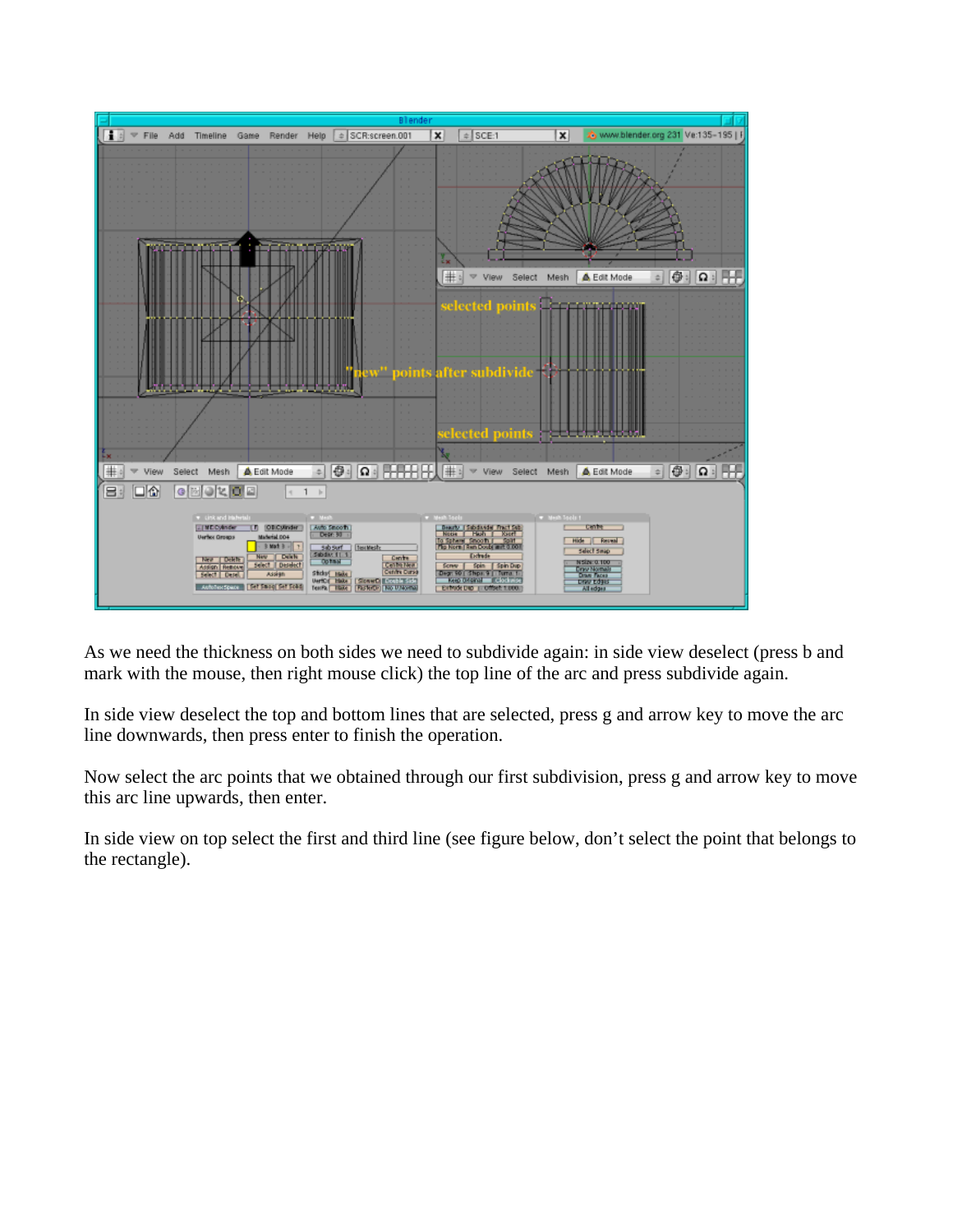

In top view deselect the inner circle and inner points.

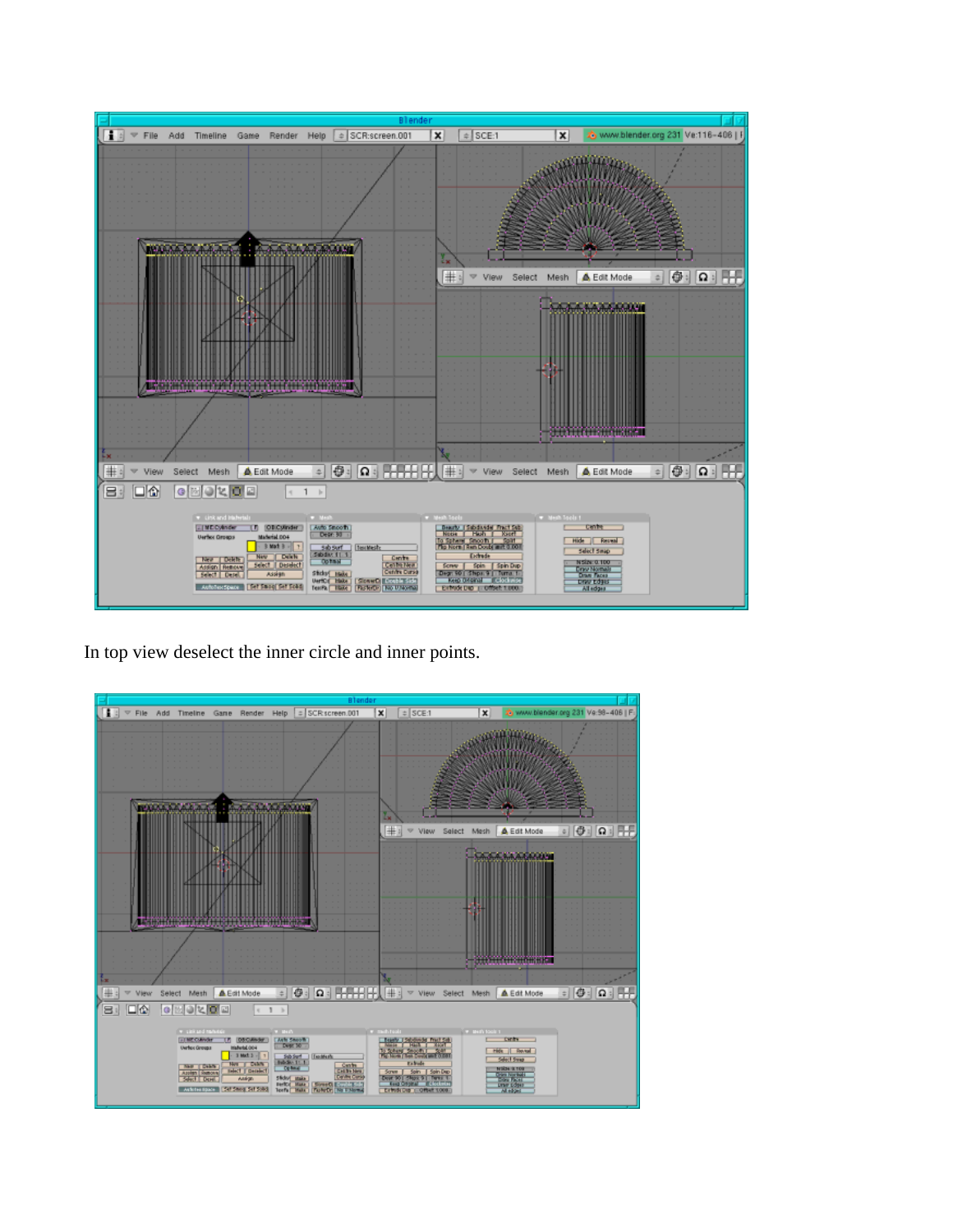

In top view press e,enter, s, arrow key (to scale the arc up), enter. In the edit buttons press "Assign" to

assign the yellow colour.

Now the other side:

In side view select the first and third line on the bottom. In top view deselect the inner circles and inner points. Still in top view press e, enter, s, arrow key (to scale the arc up) and enter when you have exactly reached the other arc points. In the edit buttons press "Assign" to assign the yellow colour.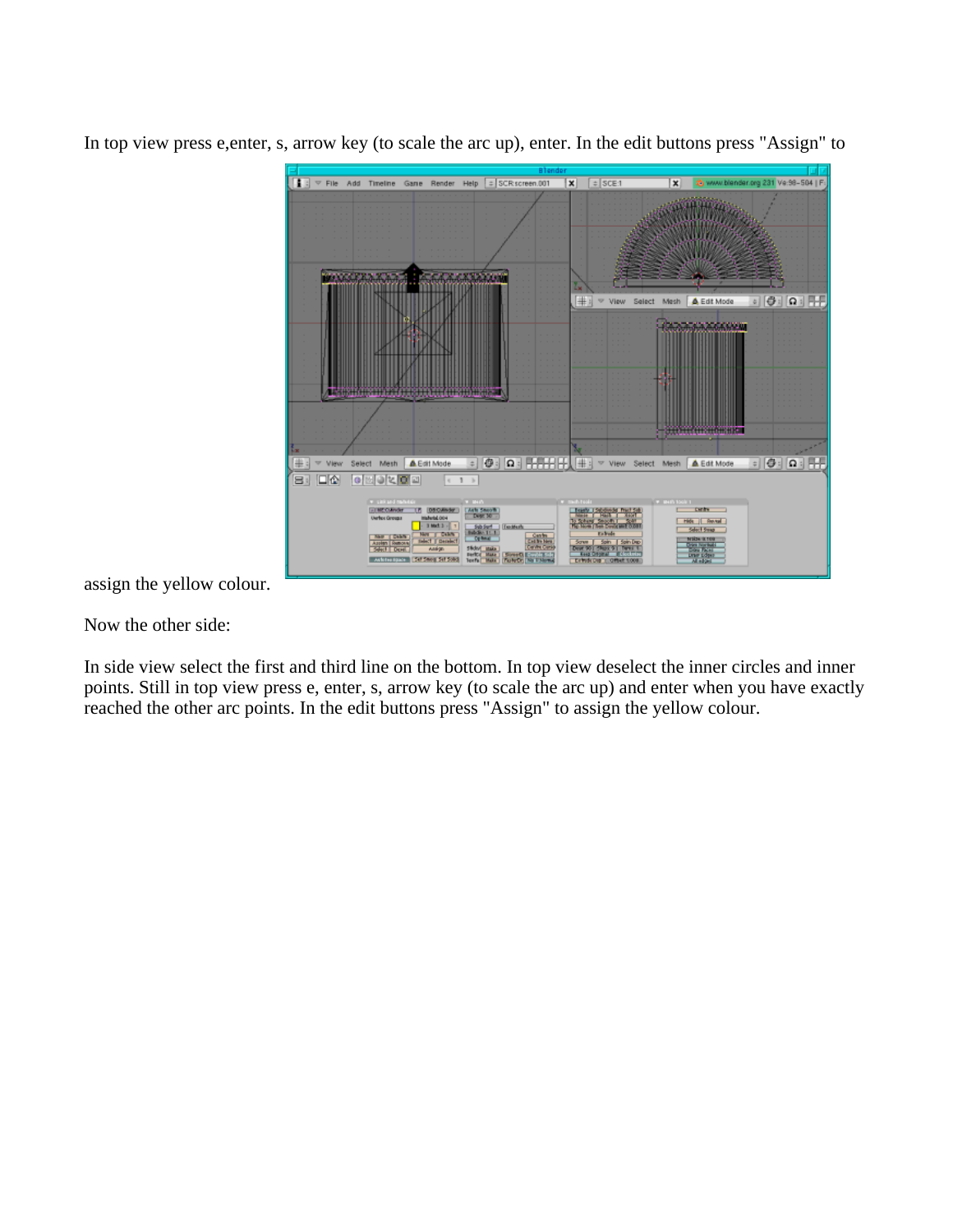

The lid is ready!

# **Putting box and lid together**

The lid is in layer 3 and the box in layer 2. Make both layers visible, turn the lid 90 degrees, then move the two over each other and scale them. That's it.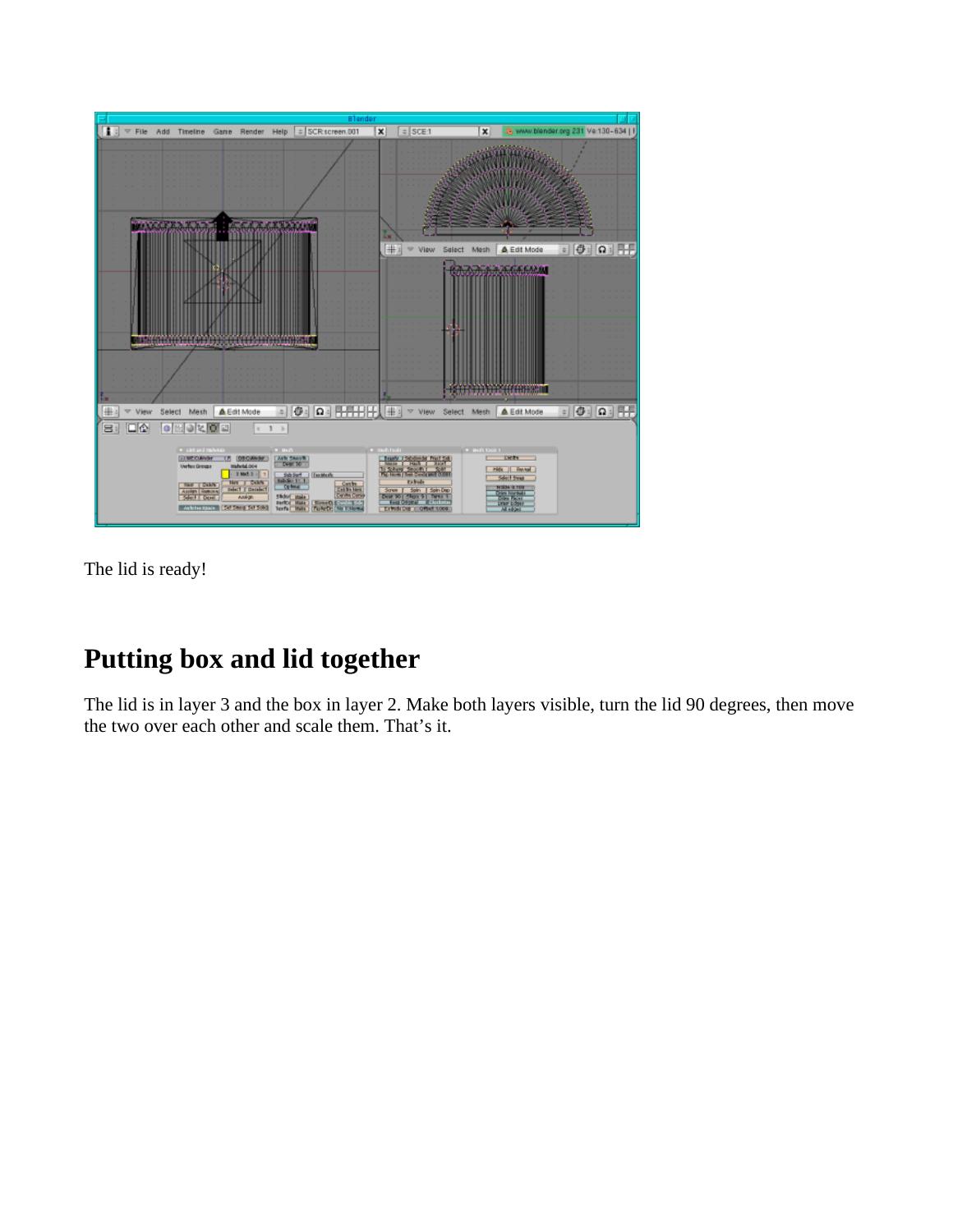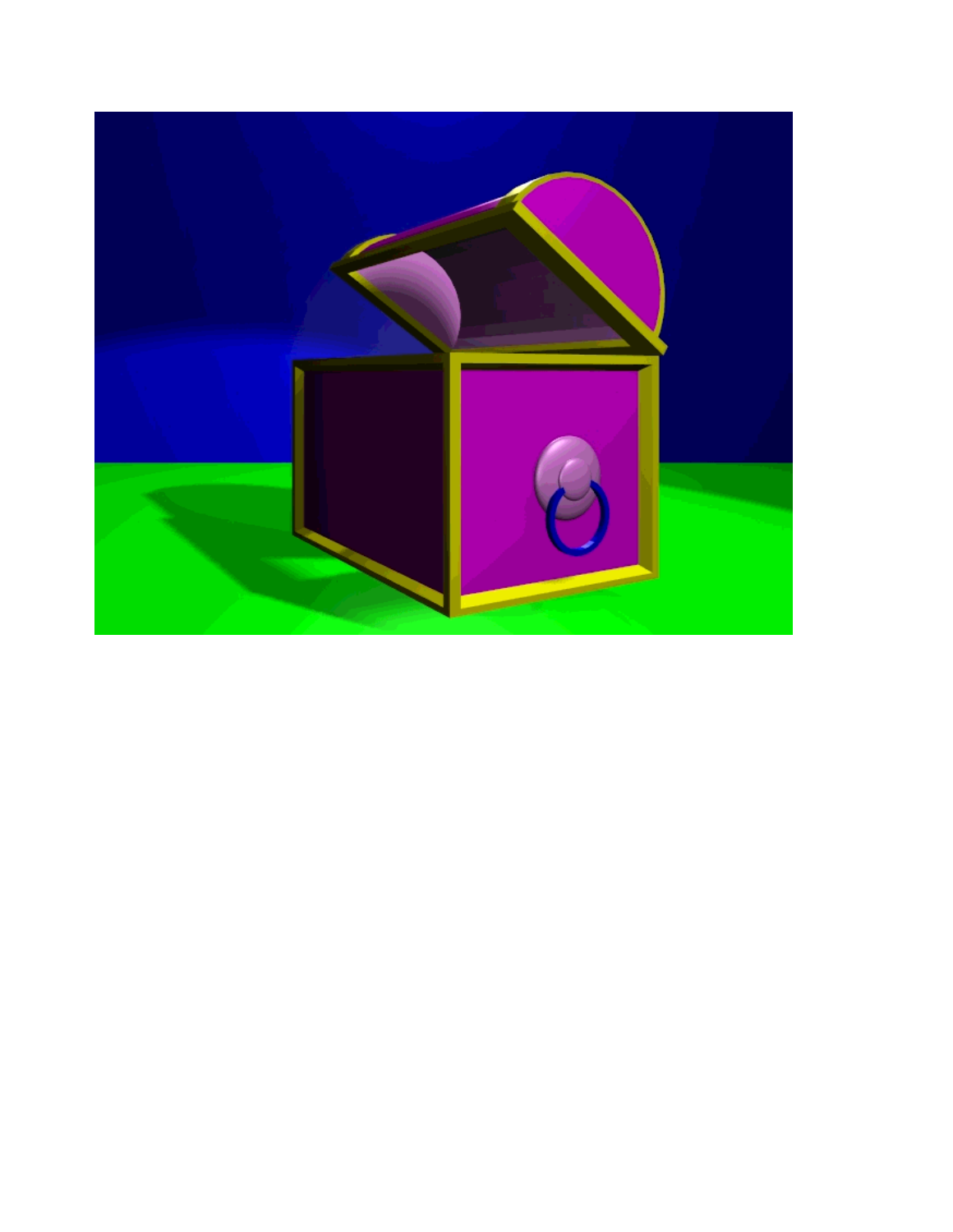

Have fun and happy blending! :)

# **References**

- The Official Blender site (here you get the latest information about the further development of Blender, you can download it, there are tutorials ..): http://www.blender.org
- Blender cafe (in English and French): http://www.linuxgraphic.org/section3d/blender/pages/index-ang.php
- Elysiun site: a Blender community site:http://www.elysiun.com
- General articles about 3D graphics and animation: http://webreference.com/3d/